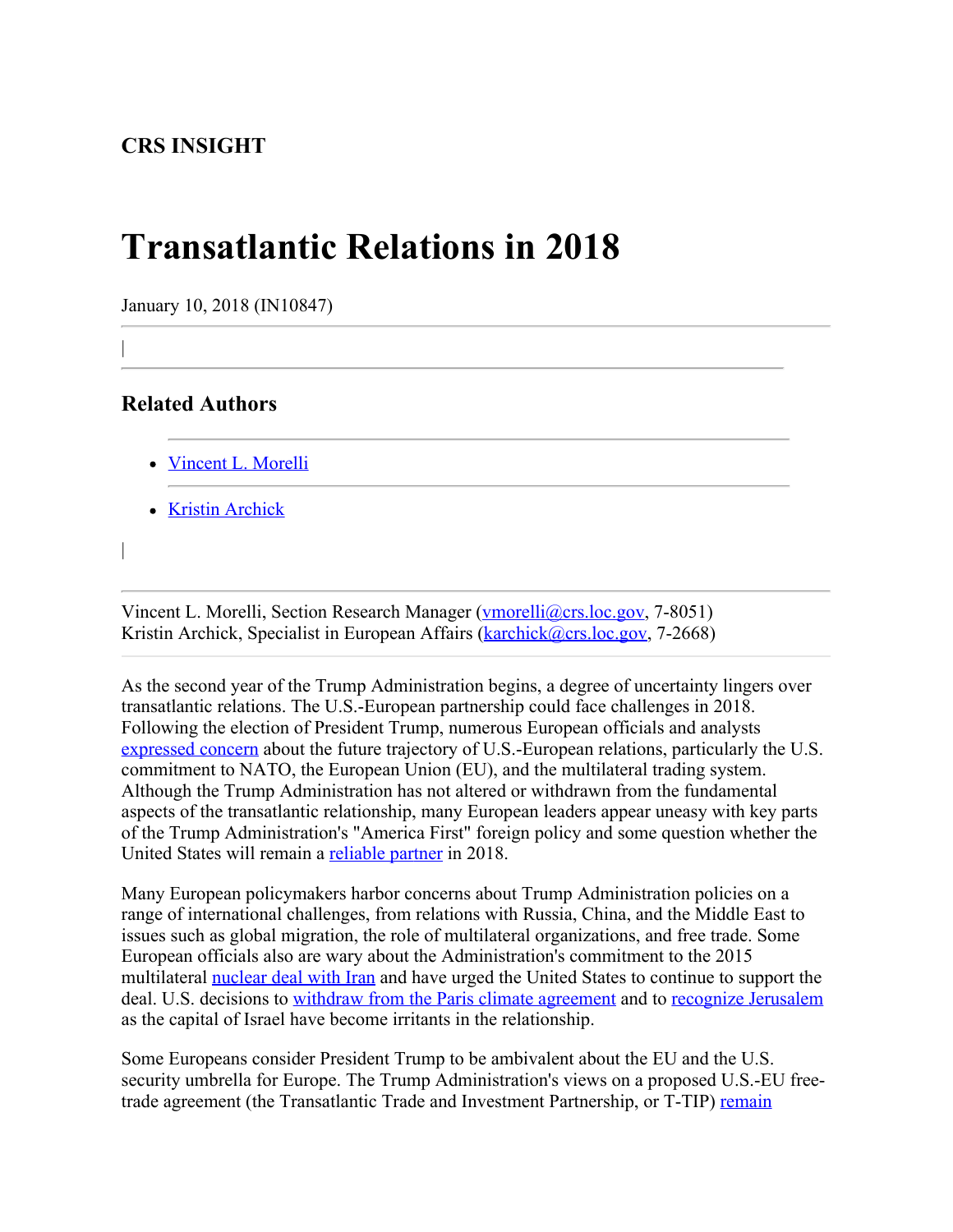[unclear](https://www.ft.com/content/7996f226-282a-11e7-9ec8-168383da43b7), and the Administration has yet to nominate a U.S. ambassador to the EU. The Trump Administration continues to urge NATO allies to shoulder more of the burden for European security and increase their defense spending. Others note, however, that President Trump has [reaffirmed the U.S. commitment to NATO's "Article 5" mutual defense clause](https://www.nytimes.com/2017/06/09/world/europe/trump-nato-defense-article-5.html?_r=2) and the Administration's [FY2018 budget proposal requested a 40% increase in funding for the U.S.](https://www.defense.gov/News/Article/Article/1199828/2018-budget-request-for-european-reassurance-initiative-grows-to-47-billion/) [European Reassurance Initiative](https://www.defense.gov/News/Article/Article/1199828/2018-budget-request-for-european-reassurance-initiative-grows-to-47-billion/) (since renamed the European Deterrence Initiative, or EDI), which seeks to strengthen the U.S. military presence in Central and Eastern Europe.

At the same time, the EU faces several internal challenges, including negotiating the United Kingdom's withdrawal from the EU ("Brexit"), addressing rule-of-law concerns in Poland and Hungary, and managing the migration and Catalan crises. Such issues are consuming a good deal of the EU's attention and could limit its ability to work with the United States on shared foreign-policy concerns.

Despite the potential challenges to transatlantic relations in 2018, most European governments view close political and economic ties with the United States as a cornerstone of their foreign and security policies. Many European policymakers hope to preserve the existing strong partnership with the United States on issues such as cooperative approaches to decisionmaking, support for multilateral institutions, security, countering terrorism, promoting cybersecurity, and resolving the Ukraine crisis.

Europe and the National Security Strategy (NSS)

Some analysts suggest that the Trump Administration's new [National Security Strategy](https://www.whitehouse.gov/wp-content/uploads/2017/12/NSS-Final-12-18-2017-0905.pdf) indicates an enduring U.S. commitment to transatlantic relations and U.S.-European cooperation. The NSS reiterates the long-standing U.S. view that "the United States is safer when Europe is prosperous and stable, and can help defend our shared interests and ideals." The NSS reaffirms the U.S. commitment to Article 5 and restates the Administration's view that NATO "will be become stronger when all members assume greater responsibility for and pay their fair share." The NSS also highlights security, energy, Russia, and even China's growing economic interest in Europe as common challenges facing both sides of the Atlantic.

Other experts note that the strategy's broad emphasis on global competition and sovereignty [may generate unease in Europe](https://www.washingtonpost.com/news/global-opinions/wp/2017/12/22/trumps-national-security-strategy-ignores-the-lessons-of-europes-bloody-history/?utm_term=.353858efce7b) if viewed as an indication that the United States is turning away from multilateral institutions and international cooperation. The strategy's only reference to the EU is to assert that the United States will work with it "to ensure fair and reciprocal trade practices and eliminate barriers to trade." Moreover, the NSS does not devote much attention to other important European concerns, such as climate change, the environment, or human rights.

Future Prospects and Congressional Interests

The prospect of a major shift in U.S. policy toward Europe by the Trump Administration was and remains an unsettling development for many on both sides of the Atlantic. For decades, successive U.S. Administrations and Members of Congress have supported NATO and the European integration project as ways to help prevent another catastrophic war in Europe and to foster democratic allies and strong trading partners.